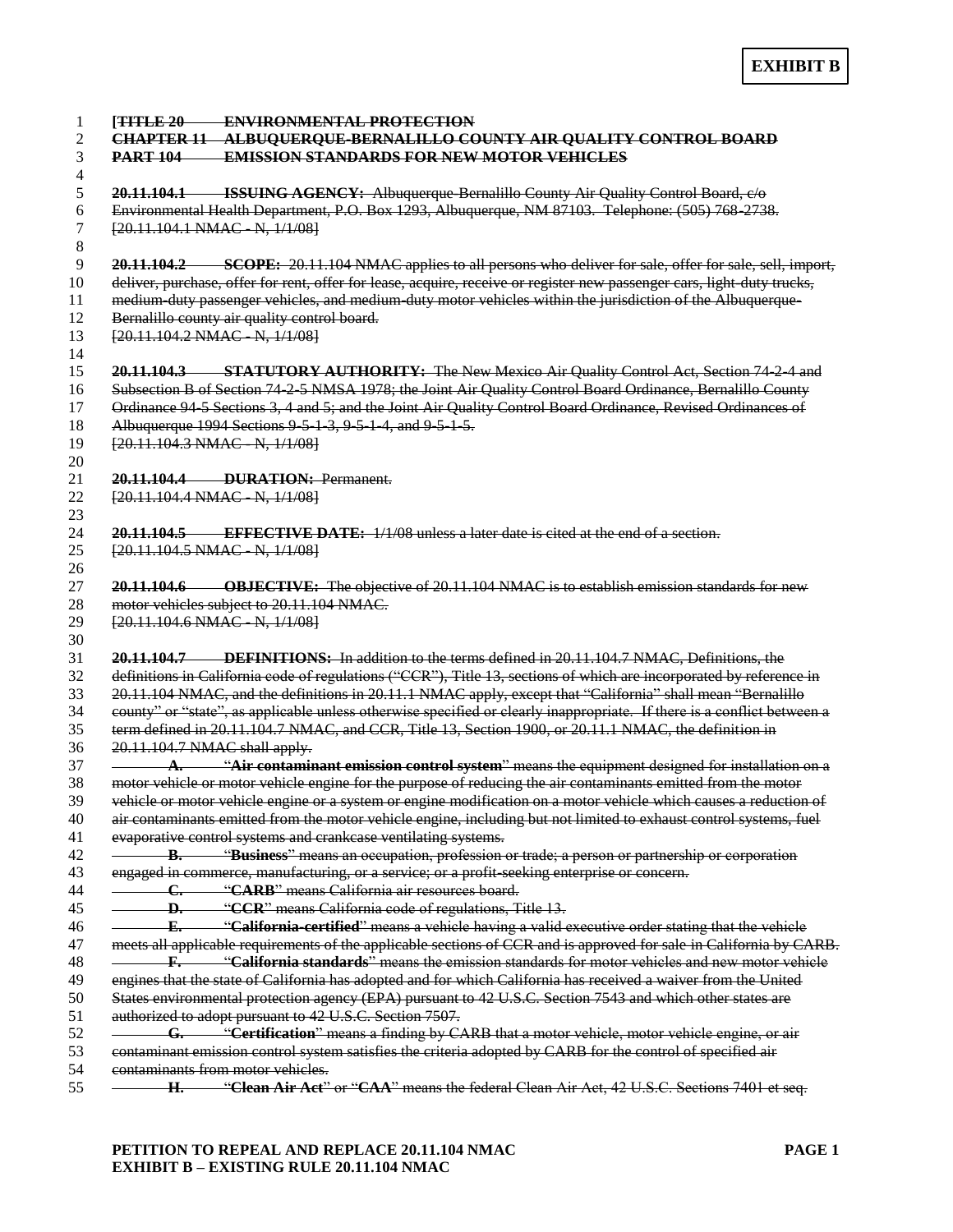|                                | <b>1.</b> "Dealer" means any person actively engaged in the business of offering to sell, solicit or advertise                                                                                                                                                                                                                                                                                                                                                                                                                                                                                                                                                                                                                  |
|--------------------------------|---------------------------------------------------------------------------------------------------------------------------------------------------------------------------------------------------------------------------------------------------------------------------------------------------------------------------------------------------------------------------------------------------------------------------------------------------------------------------------------------------------------------------------------------------------------------------------------------------------------------------------------------------------------------------------------------------------------------------------|
|                                | the sale, purchase, transfer, lease, sale or exchange of a new motor vehicle and who has an established place of                                                                                                                                                                                                                                                                                                                                                                                                                                                                                                                                                                                                                |
| business.                      |                                                                                                                                                                                                                                                                                                                                                                                                                                                                                                                                                                                                                                                                                                                                 |
|                                | J. "Department" means the Albuquerque environmental health department.                                                                                                                                                                                                                                                                                                                                                                                                                                                                                                                                                                                                                                                          |
|                                | <b>K.</b> "Emergency vehicle" means any publicly-owned vehicle operated by a peace officer in the                                                                                                                                                                                                                                                                                                                                                                                                                                                                                                                                                                                                                               |
|                                | performance of his duties, any authorized emergency vehicle used for fighting fires or responding to emergency fire                                                                                                                                                                                                                                                                                                                                                                                                                                                                                                                                                                                                             |
|                                | calls, any publicly owned authorized emergency vehicle used by an emergency medical technician or paramedic, or                                                                                                                                                                                                                                                                                                                                                                                                                                                                                                                                                                                                                 |
|                                | any ambulance used by a private entity under contract with a public agency.                                                                                                                                                                                                                                                                                                                                                                                                                                                                                                                                                                                                                                                     |
|                                | L. "Emission standards" means specified limitations on the discharge of air contaminants into the                                                                                                                                                                                                                                                                                                                                                                                                                                                                                                                                                                                                                               |
| atmosphere.                    |                                                                                                                                                                                                                                                                                                                                                                                                                                                                                                                                                                                                                                                                                                                                 |
|                                | M. "Executive order" means a document issued by CARB certifying that a specified test group or                                                                                                                                                                                                                                                                                                                                                                                                                                                                                                                                                                                                                                  |
|                                | model year vehicle has met all applicable requirements adopted by CARB pursuant to the applicable sections of                                                                                                                                                                                                                                                                                                                                                                                                                                                                                                                                                                                                                   |
|                                | CCR for the control of specified air contaminants from motor vehicles.                                                                                                                                                                                                                                                                                                                                                                                                                                                                                                                                                                                                                                                          |
|                                | N. <b>The "Filest average greenhouse gas emission requirement</b> " means the limitations on greenhouse gas                                                                                                                                                                                                                                                                                                                                                                                                                                                                                                                                                                                                                     |
|                                |                                                                                                                                                                                                                                                                                                                                                                                                                                                                                                                                                                                                                                                                                                                                 |
|                                | exhaust mass emission values from passenger cars, light duty trucks and medium duty passenger vehicles as set                                                                                                                                                                                                                                                                                                                                                                                                                                                                                                                                                                                                                   |
| forth in CCR, Section 1961.1.  |                                                                                                                                                                                                                                                                                                                                                                                                                                                                                                                                                                                                                                                                                                                                 |
|                                | <b>O.</b> "Fleet-wide average non-methane organic gas exhaust emission requirement" means, based                                                                                                                                                                                                                                                                                                                                                                                                                                                                                                                                                                                                                                |
|                                | on the calculation in CCR, Section 1960.1( $g$ )(2), a motor vehicle manufacturer's average vehicle emissions of all                                                                                                                                                                                                                                                                                                                                                                                                                                                                                                                                                                                                            |
|                                | non methane organic gases from all vehicles subject to this regulation and sold in the state in any model year.                                                                                                                                                                                                                                                                                                                                                                                                                                                                                                                                                                                                                 |
|                                | P. "Gross vehicle weight rating" means the value specified by the manufacturer as the maximum                                                                                                                                                                                                                                                                                                                                                                                                                                                                                                                                                                                                                                   |
|                                | loaded weight of a single vehicle.                                                                                                                                                                                                                                                                                                                                                                                                                                                                                                                                                                                                                                                                                              |
|                                | <b>Q.</b> "Light-duty truck" means any model year 2000 and subsequent motor vehicle certified to the                                                                                                                                                                                                                                                                                                                                                                                                                                                                                                                                                                                                                            |
|                                | standards in CCR, section $1961(a)(1)$ rated at 8,500 pounds gross vehicle weight or less, and any other motor vehicle                                                                                                                                                                                                                                                                                                                                                                                                                                                                                                                                                                                                          |
|                                | rated at 6,000 pounds or less, which is designed primarily for the purposes of transportation of property, is a                                                                                                                                                                                                                                                                                                                                                                                                                                                                                                                                                                                                                 |
|                                | derivative of such vehicles, or is available with special features enabling off street or off highway operation and use.                                                                                                                                                                                                                                                                                                                                                                                                                                                                                                                                                                                                        |
|                                | <b>R.</b> "Low-emission vehicle" or "LEV" means a motor vehicle which has been certified by CARB.                                                                                                                                                                                                                                                                                                                                                                                                                                                                                                                                                                                                                               |
|                                | S. "Medium-duty passenger vehicle" or "MDPV" means any medium duty vehicle with a gross                                                                                                                                                                                                                                                                                                                                                                                                                                                                                                                                                                                                                                         |
|                                | vehicle weight rating of less than 10,000 pounds that is designed primarily for the transportation of persons. The                                                                                                                                                                                                                                                                                                                                                                                                                                                                                                                                                                                                              |
|                                | medium duty passenger vehicle definition does not include any vehicle which:                                                                                                                                                                                                                                                                                                                                                                                                                                                                                                                                                                                                                                                    |
|                                | $(1)$ is an "incomplete truck", i.e., a truck that does not have primary load carrying device or                                                                                                                                                                                                                                                                                                                                                                                                                                                                                                                                                                                                                                |
| container attached:            |                                                                                                                                                                                                                                                                                                                                                                                                                                                                                                                                                                                                                                                                                                                                 |
|                                |                                                                                                                                                                                                                                                                                                                                                                                                                                                                                                                                                                                                                                                                                                                                 |
|                                | (2) has a seating capacity of more than 12 persons;                                                                                                                                                                                                                                                                                                                                                                                                                                                                                                                                                                                                                                                                             |
|                                | (3) is designed for more than nine persons in seating rearward of the drivers seat; or                                                                                                                                                                                                                                                                                                                                                                                                                                                                                                                                                                                                                                          |
|                                | (4) is equipped with an open cargo area of 72.0 inches in interior length or more; a covered                                                                                                                                                                                                                                                                                                                                                                                                                                                                                                                                                                                                                                    |
|                                | box not readily accessible from the passenger compartment shall be considered an open cargo area for the purpose                                                                                                                                                                                                                                                                                                                                                                                                                                                                                                                                                                                                                |
| <del>of this definition.</del> |                                                                                                                                                                                                                                                                                                                                                                                                                                                                                                                                                                                                                                                                                                                                 |
| Т.                             | "Medium-duty vehicle" means any pre-1995 model year heavy duty vehicle with a                                                                                                                                                                                                                                                                                                                                                                                                                                                                                                                                                                                                                                                   |
|                                | manufacturer's gross vehicle weight rating of 8,500 pounds or less, any 1992 through 2006 model year heavy-duty                                                                                                                                                                                                                                                                                                                                                                                                                                                                                                                                                                                                                 |
|                                | low emission, ultra low emission, super ultra low emission or zero emission vehicle certified to the standards in                                                                                                                                                                                                                                                                                                                                                                                                                                                                                                                                                                                                               |
|                                | CCR, Section 1960.1(h)(2) having a manufacturer's gross vehicle weight rating of 14,000 pounds or less; and any                                                                                                                                                                                                                                                                                                                                                                                                                                                                                                                                                                                                                 |
|                                | 2000 and subsequent model heavy duty low emission, ultra low emission, super ultra low emission or zero-                                                                                                                                                                                                                                                                                                                                                                                                                                                                                                                                                                                                                        |
|                                | emission vehicle certified to the standards in CCR, Sections 1961(a)(1) or 1962 having a manufacturer's gross                                                                                                                                                                                                                                                                                                                                                                                                                                                                                                                                                                                                                   |
|                                | weight rating between 8,501 and 14,000 pounds.                                                                                                                                                                                                                                                                                                                                                                                                                                                                                                                                                                                                                                                                                  |
|                                |                                                                                                                                                                                                                                                                                                                                                                                                                                                                                                                                                                                                                                                                                                                                 |
|                                |                                                                                                                                                                                                                                                                                                                                                                                                                                                                                                                                                                                                                                                                                                                                 |
|                                |                                                                                                                                                                                                                                                                                                                                                                                                                                                                                                                                                                                                                                                                                                                                 |
|                                |                                                                                                                                                                                                                                                                                                                                                                                                                                                                                                                                                                                                                                                                                                                                 |
|                                | or more stages, the time of manufacture shall be the date of completion of the chassis.                                                                                                                                                                                                                                                                                                                                                                                                                                                                                                                                                                                                                                         |
|                                |                                                                                                                                                                                                                                                                                                                                                                                                                                                                                                                                                                                                                                                                                                                                 |
|                                |                                                                                                                                                                                                                                                                                                                                                                                                                                                                                                                                                                                                                                                                                                                                 |
| or tracks.                     |                                                                                                                                                                                                                                                                                                                                                                                                                                                                                                                                                                                                                                                                                                                                 |
|                                | W. "Motor vehicle engine" means an engine that is used to propel a motor vehicle.                                                                                                                                                                                                                                                                                                                                                                                                                                                                                                                                                                                                                                               |
|                                | X. "New vehicle" means any vehicle with 7,500 miles or fewer on its odometer.                                                                                                                                                                                                                                                                                                                                                                                                                                                                                                                                                                                                                                                   |
|                                |                                                                                                                                                                                                                                                                                                                                                                                                                                                                                                                                                                                                                                                                                                                                 |
|                                |                                                                                                                                                                                                                                                                                                                                                                                                                                                                                                                                                                                                                                                                                                                                 |
|                                | U. "Model year" means the manufacturer's annual production period which includes January 1, or, if<br>the manufacturer has no annual production period, the calendar year. In the case of any vehicle manufactured in two<br>V. "Motor vehicle" or "vehicle" means every device in, upon, or by which a person or property is or<br>may be transported otherwise than by muscular power, except motorized bicycles and devices that run only on rails<br>Y. "Non-methane organic gas" or "NMOG" means the sum of non-oxygenated and oxygenated<br>hydrocarbons contained in a gas sample as measured in accordance with the "California non-methane organic gas<br>test procedures", which is incorporated herein by reference. |
|                                | <b>2. 2. "Passenger car"</b> means any motor vehicle designed primarily for transportation of persons and                                                                                                                                                                                                                                                                                                                                                                                                                                                                                                                                                                                                                       |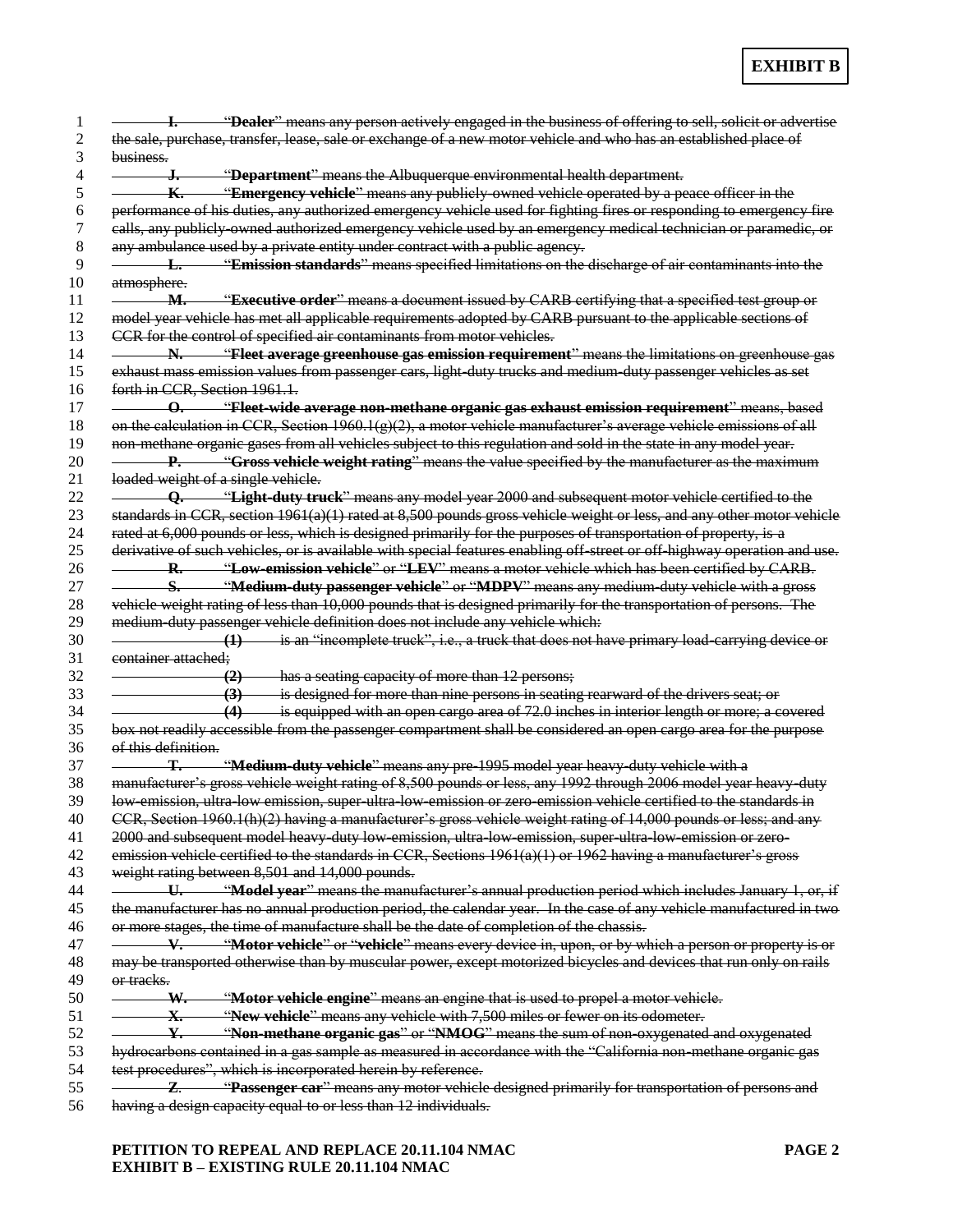|                                   | AA. "Person" means an individual, public or private corporation, company, partnership, firm,                           |
|-----------------------------------|------------------------------------------------------------------------------------------------------------------------|
|                                   | association, society or joint stock company, municipality, state, interstate body, the United States, or any board,    |
|                                   | commission, employee, agent, officer or political subdivision, or a state, an interstate body or the United States.    |
|                                   | <b>BB.</b> "Placed in service" means having been sold to an ultimate purchaser and not to a dealer or other            |
|                                   | entity in the distribution chain, and having been individually registered for on-road use by the New Mexico motor      |
| vehicle division.                 |                                                                                                                        |
| -CC.                              |                                                                                                                        |
|                                   | "Sale" or "sell" means the transfer of equitable or legal title to a motor vehicle or motor vehicle                    |
|                                   | engine to the ultimate purchaser.<br><b>DD.</b> "State" means:                                                         |
|                                   |                                                                                                                        |
|                                   | (1) for purposes of referring to a governing entity, the New Mexico environment department;                            |
| ΘF                                |                                                                                                                        |
|                                   | (2) for purposes of referring to a geographic area, all geographic areas within the jurisdiction                       |
|                                   | of the Albuquerque Bernalillo county air quality control board and the environmental improvement board.                |
|                                   | <b>EE.</b> "Test group" means a grouping of vehicles as defined by 40 CFR 86.1827 01.                                  |
|                                   | FF. "Ultimate purchaser" means, with respect to any new motor vehicle or new motor vehicle                             |
|                                   | engine, the first person whom in good faith purchases a new motor vehicle or new motor vehicle engine for a            |
| purpose other than resale.        |                                                                                                                        |
|                                   | <b>GG.</b> "Vehicle identification number" or "VIN" means a unique, 17 digit, alphanumeric code that the               |
|                                   | vehicle manufacturer assigns to a vehicle.                                                                             |
|                                   | HH. "ZEV credit bank" means a system designated by the state that records and tracks the generation,                   |
|                                   | verification, transfer, voluntary retirement, use, and invalidation of vehicle credits.                                |
|                                   | [20.11.104.7 NMAC N, 1/1/08; A, 3/15/09]                                                                               |
|                                   |                                                                                                                        |
|                                   | <b>20.11.104.8</b> VARIANCES: No person can obtain a variance from the requirements of 20.11.104 NMAC.                 |
|                                   | [20.11.104.8 NMAC N, 1/1/08]                                                                                           |
|                                   |                                                                                                                        |
|                                   |                                                                                                                        |
|                                   | 20.11.104.9 SEVERABILITY: If for any reason any section, subsection, sentence, phrase, clause or wording               |
|                                   | of 20.11.104 NMAC, or the application of the provision to any person or circumstance, is held to be unconstitutional   |
|                                   | or otherwise invalid by any court or the United States environmental protection agency, the decision shall not affect  |
|                                   | the validity of the remaining portions of 20.11.104 NMAC.                                                              |
|                                   | [20.11.104.9 NMAC N, 1/1/08]                                                                                           |
|                                   |                                                                                                                        |
|                                   | 20.11.104.10 CONSTRUCTION: 20.11.104 NMAC shall be liberally construed to carry out its purpose.                       |
|                                   | [20.11.104.10 NMAC N, 1/1/08]                                                                                          |
|                                   |                                                                                                                        |
|                                   | 20.11.104.11 SAVINGS CLAUSE: The filing of 20.11.104 NMAC, Emission Standards For New Motor                            |
|                                   | Vehicles, and the filing of any amendment to 20.11.104 NMAC with the state records center and archives shall not       |
|                                   | affect any action pending for violation of a city or county ordinance, a board regulation, or a permit.                |
|                                   | [20.11.104.11 NMAC N, 1/1/08]                                                                                          |
|                                   |                                                                                                                        |
|                                   | 20.11.104.12 COMPLIANCE WITH OTHER REGULATIONS: Compliance with 20.11.104 NMAC does                                    |
|                                   | not relieve a person from responsibility for complying with any other applicable federal, state, or local regulations. |
|                                   | [20.11.104.12 NMAC N, 1/1/08]                                                                                          |
|                                   |                                                                                                                        |
|                                   | 20.11.104.13 LIMITATION OF DEFENSE: The existence of a valid registration under 20.11.104 NMAC                         |
|                                   | shall not constitute a defense to a violation of any section of 20.11.104 NMAC, except the requirement for obtaining   |
|                                   |                                                                                                                        |
|                                   |                                                                                                                        |
| a registration.                   |                                                                                                                        |
| $[20.11.104.13 NMAC - N, 1/1/08]$ |                                                                                                                        |
|                                   |                                                                                                                        |
|                                   | <b>20.11.104.14</b> DOCUMENTS: Documents incorporated and cited in 20.11.104 NMAC may be viewed at the                 |
|                                   | Albuquerque environmental health department, Suite 3023, One Civic Plaza, 400 Marquette NW, Albuquerque,               |
| New Mexico.                       |                                                                                                                        |
|                                   | $[20.11.104.14 NMAC-N, 1/1/08]$                                                                                        |
|                                   |                                                                                                                        |
| 20.11.104.15 to 20.11.104.99      | [Reserved]                                                                                                             |

**PETITION TO REPEAL AND REPLACE 20.11.104 NMAC PAGE 3 EXHIBIT B – EXISTING RULE 20.11.104 NMAC**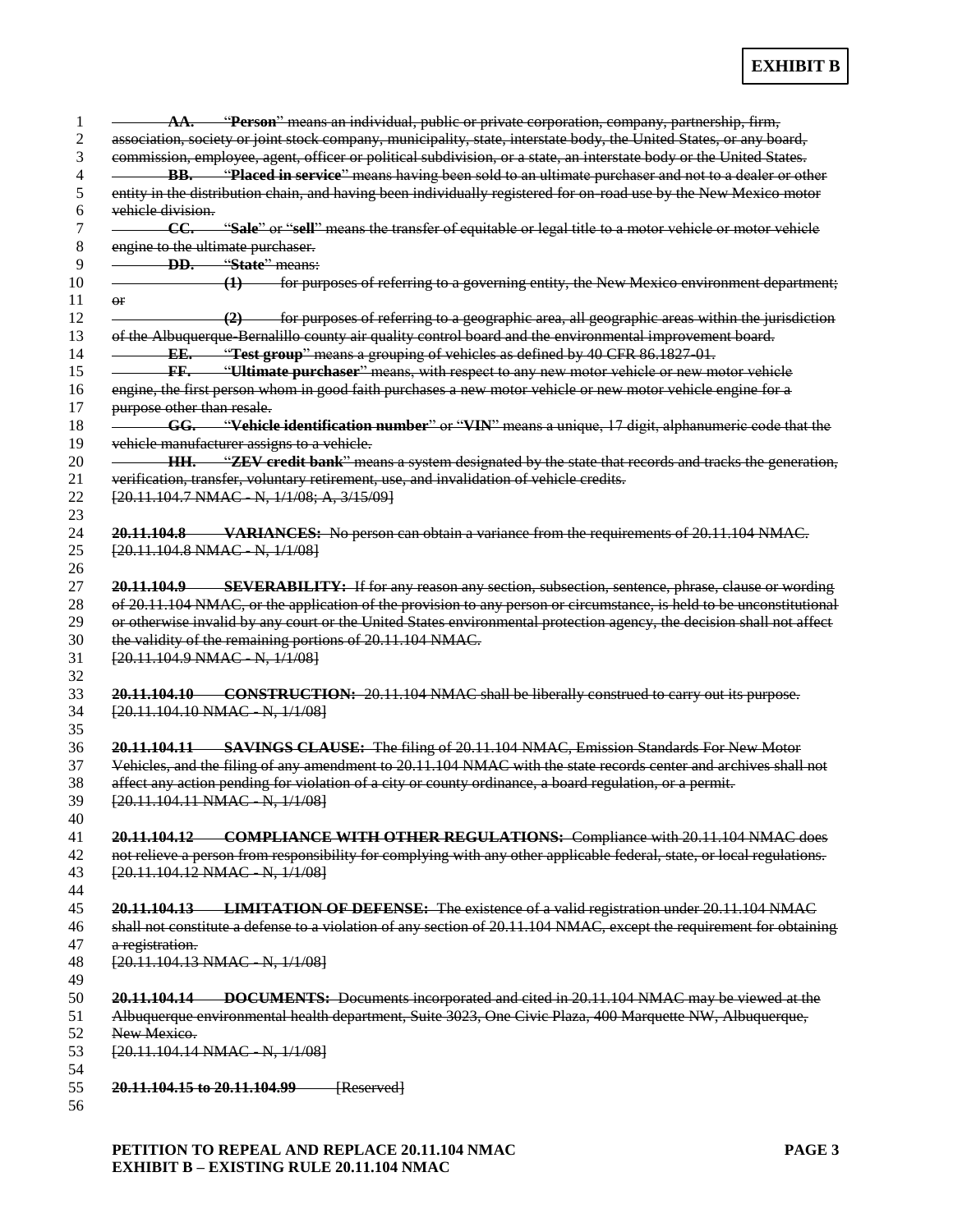|                              | 20.11.104.100 APPLICABILITY: Except as provided in 20.11.104.103 NMAC, Exemptions, no motor vehicle                                                                                                                                                                                                                                                                          |
|------------------------------|------------------------------------------------------------------------------------------------------------------------------------------------------------------------------------------------------------------------------------------------------------------------------------------------------------------------------------------------------------------------------|
|                              | manufacturer, dealer, or other person shall deliver for sale, offer for sale, sell, import, deliver, purchase, offer for                                                                                                                                                                                                                                                     |
|                              | rent, offer for lease, acquire, receive, or register a new model year 2011 or subsequent model year passenger car,                                                                                                                                                                                                                                                           |
|                              | light duty truck, medium duty passenger vehicle, or medium duty vehicle unless the vehicle has been certified by                                                                                                                                                                                                                                                             |
|                              | CARB and received a CARB executive order.                                                                                                                                                                                                                                                                                                                                    |
|                              | $[20.11.104.100 NMAC$ N, $1/1/08]$                                                                                                                                                                                                                                                                                                                                           |
|                              | 20.11.104.101 REQUIREMENTS TO MEET CALIFORNIA STANDARDS:                                                                                                                                                                                                                                                                                                                     |
|                              | A. Starting with model year 2011 and each model year thereafter, no motor vehicle manufacturer,                                                                                                                                                                                                                                                                              |
|                              | dealer, or other person shall deliver for sale, offer for sale, sell, import, deliver, purchase, offer for rent, offer for                                                                                                                                                                                                                                                   |
|                              | lease, acquire, receive, or register new passenger car, light-duty truck, or medium-duty passenger vehicle, or                                                                                                                                                                                                                                                               |
|                              | medium duty vehicle unless the vehicle is certified to the California standards.                                                                                                                                                                                                                                                                                             |
|                              | <b>B.</b> Each motor vehicle manufacturer shall comply with the fleet average emission requirements and                                                                                                                                                                                                                                                                      |
|                              | the warranty, recall, reporting, and other applicable requirements contained in 20.11.104 NMAC.                                                                                                                                                                                                                                                                              |
|                              | C. Each motor vehicle dealer shall comply with the department's inspection and information requests                                                                                                                                                                                                                                                                          |
|                              | issued pursuant to 20.11.104.112, Inspections and Information Requests.                                                                                                                                                                                                                                                                                                      |
|                              | [20.11.104.101 NMAC N, 1/1/08]                                                                                                                                                                                                                                                                                                                                               |
|                              | 20.11.104.102 INCORPORATION BY REFERENCE:                                                                                                                                                                                                                                                                                                                                    |
|                              | A. For the purpose of applying the incorporated sections of CCR, "California" means the                                                                                                                                                                                                                                                                                      |
|                              | municipality of Albuquerque and the county of Bernalillo, or the state, as applicable and "CARB" means                                                                                                                                                                                                                                                                       |
|                              | Albuquerque Bernalillo county air quality control board or New Mexico environment department, as applicable,                                                                                                                                                                                                                                                                 |
|                              | unless otherwise specified or clearly inappropriate.                                                                                                                                                                                                                                                                                                                         |
|                              | <b>B.</b> Each manufacturer of a new model year 2011 and subsequent model year passenger car, light duty                                                                                                                                                                                                                                                                     |
|                              | truck, medium duty passenger vehicle, or medium duty vehicle must comply with each applicable standard in the                                                                                                                                                                                                                                                                |
|                              | CCR as incorporated by reference in 20.11.104 NMAC. The department shall maintain copies of these sections for                                                                                                                                                                                                                                                               |
|                              | public inspection. The following sections of are incorporated in 20.11.104 NMAC:                                                                                                                                                                                                                                                                                             |
|                              | (1) Section 1900: Definitions. CCR effective date 1/1/2006.                                                                                                                                                                                                                                                                                                                  |
|                              | $(2)$ Section 1956.8(g) and (h): Exhaust Emission Standards and Test Procedures 1985 and                                                                                                                                                                                                                                                                                     |
|                              | Subsequent Model Heavy Duty Engines and Vehicles. CCR effective date 11/15/06.                                                                                                                                                                                                                                                                                               |
|                              | (3) Section 1960.1: Exhaust Emission Standards and Test Procedures 1981 and through                                                                                                                                                                                                                                                                                          |
|                              | 2006 Model Passenger Cars, Light-Duty and Medium-Duty Vehicles. CCR effective date 3/26/04.                                                                                                                                                                                                                                                                                  |
|                              | (4) Section 1961: Exhaust Emission Standards and Test Procedures 2004 and Subsequent                                                                                                                                                                                                                                                                                         |
|                              | Model Passenger Cars, Light Duty Trucks and Medium Duty Vehicles. CCR effective date 2/17/2007.                                                                                                                                                                                                                                                                              |
|                              | (5) Section 1961.1: Greenhouse Gas Exhaust Emission Standards and Test Procedures                                                                                                                                                                                                                                                                                            |
|                              | 2009 and Subsequent Model Passenger Cars, Light Duty Trucks and Medium Duty Vehicles. CCR effective date                                                                                                                                                                                                                                                                     |
| $01/01/06$ .                 |                                                                                                                                                                                                                                                                                                                                                                              |
|                              | <b>Section 1962: Zero-Emission Vehicle Standards for 2005 and Subsequent Model</b><br>(6)                                                                                                                                                                                                                                                                                    |
|                              | Passenger Cars, Light Duty Trucks and Medium Duty Vehicles. CCR effective date 3/26/04.                                                                                                                                                                                                                                                                                      |
|                              | Section 1962.1: Electric Vehicle Charging Requirements. CCR effective date 7/24/02.                                                                                                                                                                                                                                                                                          |
|                              | (7)                                                                                                                                                                                                                                                                                                                                                                          |
|                              | (8)                                                                                                                                                                                                                                                                                                                                                                          |
|                              | Year Vehicles. CCR effective date 12/04/03.                                                                                                                                                                                                                                                                                                                                  |
|                              | (9) Section 1968.2: Malfunction and Diagnostic System Requirements 2004 and                                                                                                                                                                                                                                                                                                  |
|                              | Subsequent Model Year Passenger Cars, Light-Duty Trucks and Medium-Duty Vehicles. CCR effective date                                                                                                                                                                                                                                                                         |
|                              |                                                                                                                                                                                                                                                                                                                                                                              |
|                              |                                                                                                                                                                                                                                                                                                                                                                              |
|                              |                                                                                                                                                                                                                                                                                                                                                                              |
| CCR effective date 04/21/03. |                                                                                                                                                                                                                                                                                                                                                                              |
| $04/21/03$ .                 | (11) Section 1976: Standards and Test Procedures for Motor Vehicle Fuel Evaporative                                                                                                                                                                                                                                                                                          |
|                              | Emissions. CCR effective date 2/17/07.                                                                                                                                                                                                                                                                                                                                       |
|                              | Section 1965: Emission Control and Smog Index Labels 1979 and Subsequent Model<br>(10) Section 1968.5: Enforcement of Malfunction and Diagnostic System Requirements for<br>2004 and Subsequent Model Year Passenger Cars, Light Duty Trucks, and Medium Duty Vehicles and Engines.<br>(12) Section 1978: Standards and Test Procedures for Vehicle Refueling Emissions. CCR |
|                              |                                                                                                                                                                                                                                                                                                                                                                              |
| effective date 2/17/07.      | (13) Section 2035: Purpose, Applicability and Definitions. CCR effective date 12/26/90.                                                                                                                                                                                                                                                                                      |

CCR effective date 11/27/99.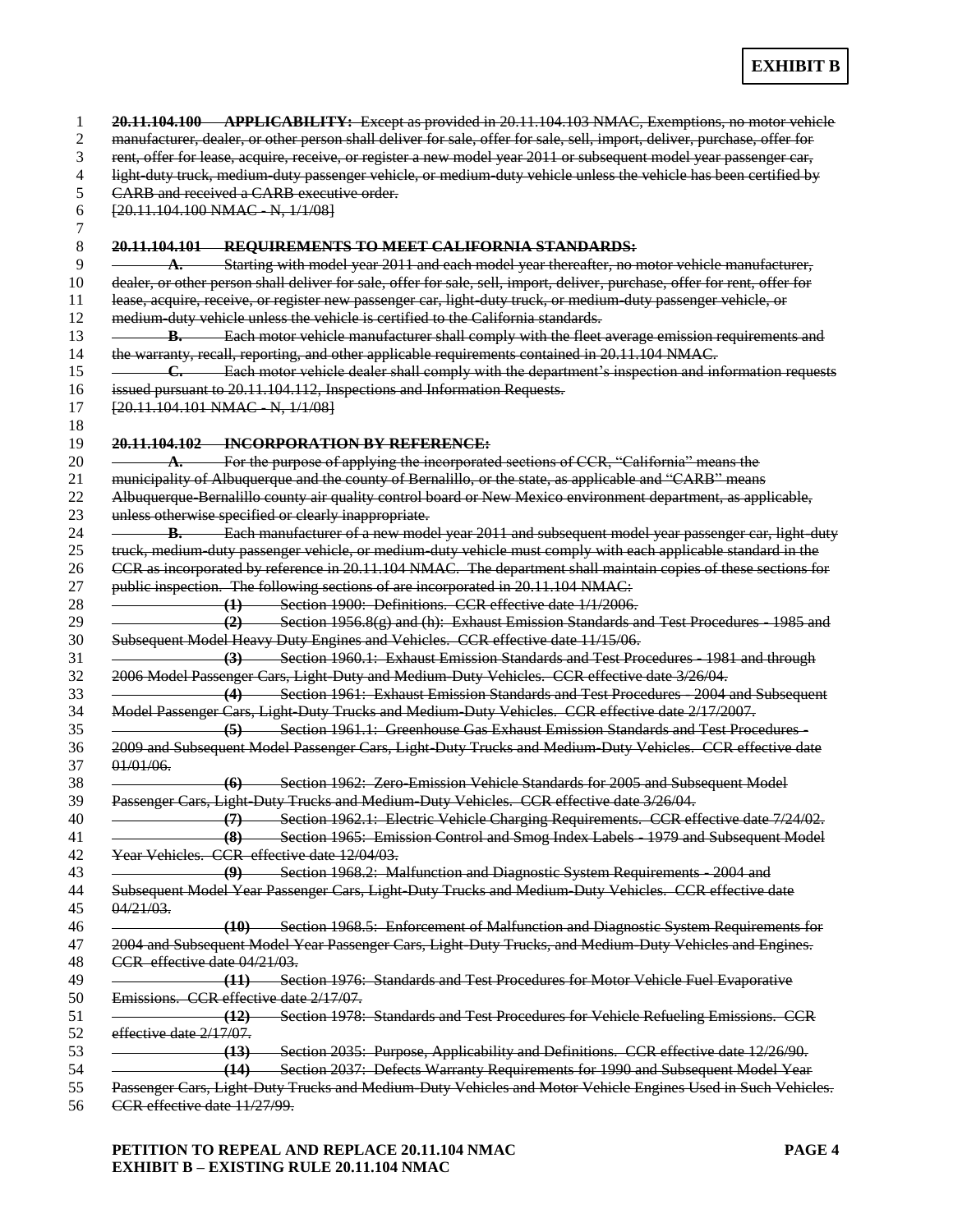|                              | (15) Section 2038: Performance Warranty Requirements for 1990 and Subsequent Model                                         |  |
|------------------------------|----------------------------------------------------------------------------------------------------------------------------|--|
|                              | Year Passenger Cars, Light Duty Trucks and Medium Duty Vehicles and Motor Vehicle Engines Used in Such.                    |  |
| CCR effective date 11/27/99. |                                                                                                                            |  |
|                              | (16) Section 2039: Emission Control System Warranty Statement. CCR effective date                                          |  |
| 12/26/90.                    |                                                                                                                            |  |
|                              | Section 2040: Vehicle Owner Obligations. CCR effective date 12/26/90.<br><del>(17)</del>                                   |  |
|                              | Section 2041: Mediation; Finding of Warrantable Condition. CCR effective date<br>(18)                                      |  |
| 12/26/90.                    |                                                                                                                            |  |
|                              | <u>(19)</u><br>Section 2046: Defective Catalyst. CCR effective date 2/15/79.                                               |  |
|                              | Section 2109: New Vehicle Recall Provisions. CCR effective date 12/30/83.<br>(20)                                          |  |
|                              | (21)                                                                                                                       |  |
|                              | Section 2111: Applicability. CCR effective date 12/13/06.<br>Section $2112$ : Definitions, CCR effective date $11/15/03$ . |  |
|                              | (22)                                                                                                                       |  |
|                              | Section 2113: Initiation and Approval of Voluntary and Influenced Recalls. CCR<br>(23)                                     |  |
| effective date 1/26/95.      |                                                                                                                            |  |
|                              | Section 2114: Voluntary and Influenced Recall Plans. CCR effective date 11/27/99.<br>(24)                                  |  |
|                              | Section 2115: Eligibility for Repair. CCR effective date 1/26/95.<br>(25)                                                  |  |
|                              | Section 2116: Repair Label. CCR effective date 1/26/95.<br>(26)                                                            |  |
|                              | Section 2117: Proof of Correction Certificate. CCR effective date 1/26/95.<br>(27)                                         |  |
|                              | Section 2118: Notification. CCR effective date 1/26/95.<br>(28)                                                            |  |
|                              | (29)<br>Section 2119: Record keeping and Reporting Requirements. CCR effective date                                        |  |
| 11/27/99.                    |                                                                                                                            |  |
|                              | (30)<br>Section 2120: Other Requirements Not Waived. CCR effective date 1/26/95.                                           |  |
|                              | Section 2121: Penalties.<br><del>(31)</del>                                                                                |  |
|                              | Section 2122: General Provisions. CCR effective date 1/26/95.<br>(32)                                                      |  |
|                              | Section 2123: Initiation and Notification of Ordered Emission Related Recalls. CCR<br>(33)                                 |  |
| effective date 1/26/95.      |                                                                                                                            |  |
|                              | (34)<br>Section 2124: Availability of Public Hearing. CCR effective date 1/26/95.                                          |  |
|                              | Section 2125: Ordered Recall Plan. CCR effective date 1/26/95.<br>(35)                                                     |  |
|                              | Section 2126: Approval and Implementation of Recall Plan. CCR effective date 1/26/95.<br>$\left( 36\right)$                |  |
|                              | Section 2127: Notification of Owners. CCR effective date 1/26/95.<br>(37)                                                  |  |
|                              | Section 2128: Repair Label. CCR effective date 1/26/95.<br>(38)                                                            |  |
|                              | Section 2129: Proof of Correction Certificate. CCR effective date 1/26/95.<br>(39)                                         |  |
|                              | Section 2130: Capture Rates and Alternative Measures. CCR effective date 11/27/99.<br>(40)                                 |  |
|                              | Section 2131: Preliminary Tests. CCR effective date 1/26/95.<br><del>(41)</del>                                            |  |
|                              | Section 2132: Communication with Repair Personnel. CCR effective date 1/26/95.                                             |  |
|                              | (42)                                                                                                                       |  |
| $1/26/95$ .                  | Section 2133: Record keeping and Reporting Requirements. CCR effective date<br>(43)                                        |  |
|                              |                                                                                                                            |  |
|                              | Section 2135: Extension of Time. CCR effective date 1/26/95.<br>(44)                                                       |  |
|                              | Section 2137: Vehicle and Engine Selection. CCR effective date 12/28/2000.<br>(45)                                         |  |
|                              | Section 2138: Restorative Maintenance. CCR effective date 11/27/99.<br>(46)                                                |  |
|                              | (47)<br>Section 2139: Testing. CCR effective date 8/21/2002.                                                               |  |
|                              | (48)<br>Section 2140: Notification and Use of Test Results. CCR effective date 8/21/2002.                                  |  |
|                              | (49)<br>Section 2141: General Provisions. CCR effective date 12/28/00.                                                     |  |
|                              | Section 2142: Alternative Procedures. CCR effective date 2/23/90.<br>(50)                                                  |  |
|                              | Section 2143: Failure Levels Triggering Recall. CCR effective date 11/27/99.<br>(51)                                       |  |
|                              | Section 2144: Emission Warranty Information Report. CCR effective date 11/27/99.<br>(52)                                   |  |
|                              | Section 2145: Field Information Report. CCR effective date 11/27/99.<br>(53)                                               |  |
|                              | Section 2146: Emissions Information Report. CCR effective date 11/27/99.<br>(54)                                           |  |
|                              | Section 2147: Demonstration of Compliance with Emission Standards. CCR effective<br>(55)                                   |  |
| date 8/21/02.                |                                                                                                                            |  |
|                              | Section 2148: Evaluation of Need for Recall. CCR effective date 11/27/99.<br>(56)                                          |  |
|                              | Section 2149: Notification of Subsequent Action. CCR effective date 2/23/90.<br>(57)                                       |  |
|                              | Section 2151: New Motor Vehicle Dealer Surveillance. CCR effective date 12/13/83.<br>(58)                                  |  |
|                              | (59)<br>Section 2235: Requirements. CCR effective date 9/17/91.                                                            |  |
|                              |                                                                                                                            |  |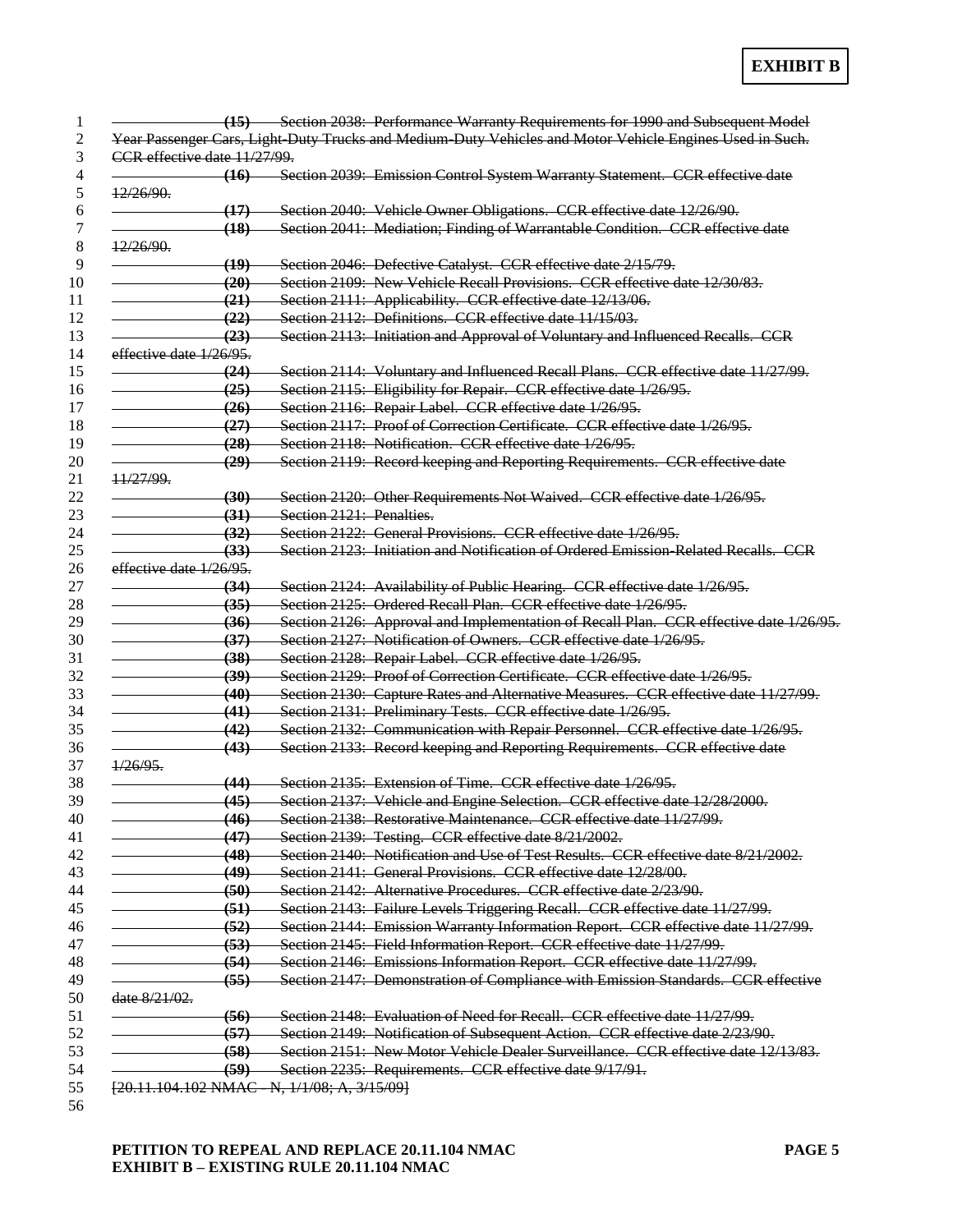|                             | A. Military tactical vehicles.                                                                                       |
|-----------------------------|----------------------------------------------------------------------------------------------------------------------|
|                             | <b>B.</b> Vehicles sold for registration and use in a state that is not subject to the California vehicle            |
| emission standards.         |                                                                                                                      |
| <del>C.</del>               | Previously registered vehicles with more than 7,500 miles, provided that for vehicle dealers, the                    |
|                             | mileage at the time of sale is determined by the odometer statement when the dealer acquired the vehicle.            |
|                             | <b>D.</b> Vehicles available only for rent to a final destination in a state that is not subject to the California   |
| vehicle emission standards. |                                                                                                                      |
|                             | <b>E.</b> Vehicles transferred by inheritance or as a result of divorce, dissolution, or legal separation.           |
|                             | <b>Example 12</b> Emergency vehicles if a public safety agency has demonstrated to the department's satisfaction     |
|                             | that a vehicle that meets the agency's needs is not otherwise reasonably available.                                  |
|                             | G. A vehicle acquired by a New Mexico resident to replace a vehicle registered to such resident that                 |
|                             | was stolen, damaged or failed beyond reasonable repair while out of state, provided that such replacement vehicle is |
|                             | acquired out of state when the previously owned vehicle was stolen, damaged, or failed beyond reasonable repair.     |
|                             | H. A vehicle with a right hand drive configuration that is not available in a California certified                   |
|                             | model, purchased by a rural route postal carrier and used primarily for work.                                        |
|                             |                                                                                                                      |
|                             | <b>1.</b> Vehicles purchased by a nonresident before establishing residency in New Mexico, regardless of             |
| the mileage on the vehicle. |                                                                                                                      |
|                             | [20.11.104.103 NMAC N, 1/1/08]                                                                                       |
|                             |                                                                                                                      |
|                             | <u> 20.11.104.104       FLEET AVERAGE NON-METHANE ORGANIC GAS EXHAUST EMISSION</u>                                   |
|                             | <b>REQUIREMENTS AND REPORTING:</b>                                                                                   |
|                             | A. Fleet average requirement. Effective model year 2011 and each model year thereafter, each                         |
|                             | motor vehicle manufacturer's NMOG fleet average emissions from passenger cars, light duty trucks and medium-         |
|                             | duty vehicles delivered for sale in Bernalillo county shall not exceed the fleet average NMOG exhaust emission       |
|                             | requirement set forth in CCR, Section 1961. Compliance averaging on a statewide basis is authorized, including       |
|                             | vehicles that are subject to 20.11.104 NMAC and delivered for sale in Bernalillo county.                             |
|                             | <b>B.</b> Fleet average NMOG exhaust emission credits and debits. Effective model year 2011 and each                 |
|                             | model year thereafter, each motor vehicle manufacturer may accrue NMOG emission credits and debits and use           |
|                             | credits in accordance with the procedures in CCR Section 1961. Debits and credits accrued and used are authorized    |
|                             | for vehicles subject to 20.11.104 NMAC that are delivered for sale in Bernalillo county.                             |
|                             | <b>C.</b> Reporting. Effective model year 2011 and for each model year thereafter, each motor vehicle                |
|                             | manufacturer shall submit a report to the state no later than March 1, that follows the procedures in CCR, Section   |
|                             | 1961 and in the same format used to report such information to CARB.                                                 |
|                             | [20.11.104.104 NMAC N, 1/1/08; A, 3/15/09]                                                                           |
|                             |                                                                                                                      |
|                             | 20.11.104.105 ZEV SALES:                                                                                             |
|                             | <b>A.</b> Effective model year 2011 and each model year thereafter, manufacturers subject to 20.11.104               |
|                             | NMAC shall produce and deliver for sale in the state vehicles that comply with the ZEV sales requirement set forth   |
| in, Section 1962.           |                                                                                                                      |
|                             | <b>B.</b> An intermediate volume or large volume manufacturer of ZEVs, ATPZEVs or PZEVs may use                      |
|                             | previously earned credits in accordance with CCR, Section 1962 to offset the ZEV sales requirement in Subsection     |
| A of 20.11.104.105 NMAC.    |                                                                                                                      |
|                             |                                                                                                                      |
|                             | [20.11.104.105 NMAC - N, 1/1/08; A, 3/15/09]                                                                         |
|                             |                                                                                                                      |
|                             | 20.11.104.106 ZEV CREDIT BANK AND REPORTING:                                                                         |
|                             | A. Manufacturers shall establish a ZEV credit bank with the state on or before January 1, 2011, and                  |
|                             | establish reporting procedures to report additions and deletions to that bank in accordance with CARB                |
|                             | manufacturers advisory correspondence (MAC) #06-03 zero emission vehicle (ZEV) credit reporting and tracking         |
|                             | system and Subsections B, C, D, E and F of 20.11.104.106 NMAC.                                                       |
|                             | <b>B.</b> The state shall set aside a number of New Mexico ZEV credits proportionally equivalent to the              |
|                             | number of ZEV credits possessed by the requesting manufacturer for use in the state of California at the beginning   |
|                             | of the 2011 model year. This transfer shall be performed only after all credit obligations for model years 2010 and  |
|                             | earlier have been satisfied in California. Each manufacturer's California credit balances shall be multiplied by the |
|                             |                                                                                                                      |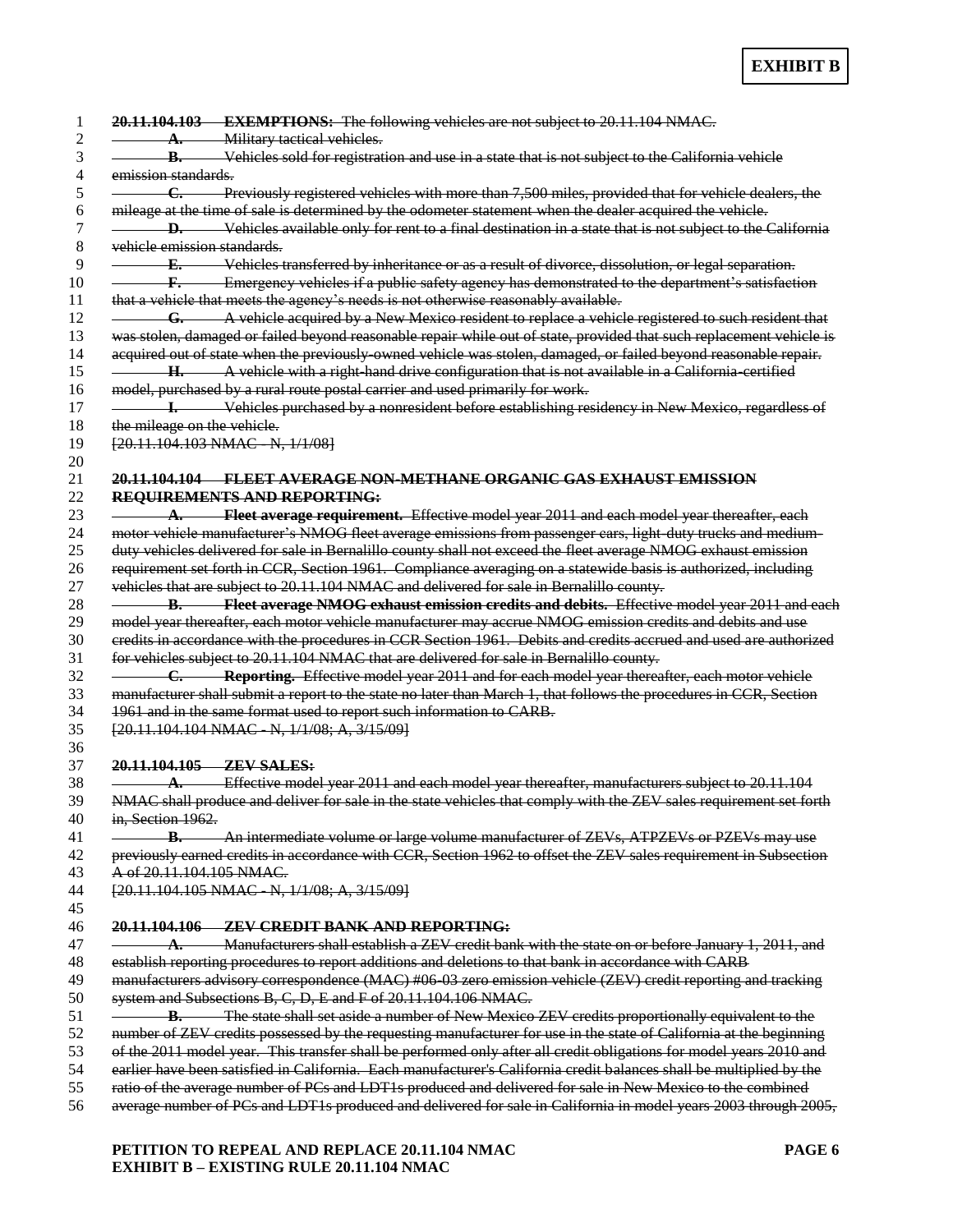|                       | or, alternatively, by the ratio of PCs and LDT1s produced and delivered for sale in New Mexico to the combined         |
|-----------------------|------------------------------------------------------------------------------------------------------------------------|
|                       | number of PCs and LDT1s produced and delivered for sale in California in model year 2011. In either case, the time     |
|                       | period used to determine the credit transfer ratio shall be used to determine model year 2011 ZEV sales                |
|                       | requirements in New Mexico. The state shall establish ZEV compliance accounts for each manufacturer and                |
|                       | allocate the credits calculated under this subsection to such compliance accounts, including separate accounts for     |
|                       | PZEV, AT PZEV, NEV, Type 0 ZEVs, Type I ZEVs, Type II ZEVs, Type III ZEVs, transportation system, and                  |
|                       | extended service. The state shall notify each manufacturer of the number of ZEV credits available for use by July      |
|                       | 31, 2011. Credits issued pursuant to this subsection may only be used in New Mexico for compliance with the ZEV        |
|                       | provisions subject to the same requirements and limitations on credit use set forth in CCR, Section 1962, adjusted     |
|                       | for New Mexico specific vehicle numbers. Each manufacturer operating in accordance with this subsection shall do       |
|                       |                                                                                                                        |
| the following.        |                                                                                                                        |
|                       | (1) By May 1, 2011, provide the state with the total number of PC and LDT1 vehicles                                    |
|                       | produced and delivered for sale in New Mexico and California for 2003 through 2005 model years.                        |
|                       | (2) Alternatively, by May 1, 2011, provide the state with the total number of PC and LDT1                              |
|                       | vehicles to be produced and delivered for sale in New Mexico and California in model year 2011. By March 1,            |
|                       | 2012, provide the state with actual model year 2011 PC and LDT1 vehicles produced and delivered for sale in New        |
|                       | Mexico and California. By May 31, 2012, the state shall adjust and notify each manufacturer of the number of ZEV       |
|                       | credits established based on actual model year 2011.                                                                   |
|                       | (3) By May 1, 2011, provide the state with the total number of banked California credits after                         |
|                       | all model year 2010 and earlier obligations have been met.                                                             |
|                       | <b>C.</b> In addition to the credits transferred in accordance with Subsection B of 20.11.104.106 NMAC.                |
|                       | manufacturers may also generate and deposit credits for vehicles delivered for sale within the state during the 2009   |
|                       |                                                                                                                        |
|                       | through 2010 model years, a manufacturer shall open an account with the ZEV credit bank and submit an                  |
|                       | appropriate notice of credit generation to the state by the time such vehicles are delivered.                          |
|                       | <b>D.</b> A manufacturer shall be entitled to full credit for each type III ZEV placed in service prior to             |
|                       | model year 2012 in any state that has adopted the California ZEV regulations contained in CCR, section 1962.           |
|                       | <b>E.</b> A manufacturer with an account in the ZEV credit bank may acquire credits from another                       |
|                       | manufacturer with an account in the ZEV credit bank, provided that if the credits are to be used for future            |
|                       | compliance with the ZEV sales requirement in 20.11.104.105 NMAC, ZEV Sales, the transaction shall be recorded          |
|                       | in the ZEV credit bank and certified by both parties to the transaction.                                               |
|                       | <b>F.</b> A vehicle equivalent credit shall not constitute or convey a property right.                                 |
|                       | [20.11.104.106 NMAC - N, 1/1/08; A, 3/15/09]                                                                           |
|                       |                                                                                                                        |
|                       | <u> 20.11.104.107 — FLEET AVERAGE GREENHOUSE GAS EXHAUST EMISSIONS AND REPORTING:</u>                                  |
|                       | A. Effective model year 2011 and each model year thereafter, each manufacturer subject to 20.11.104                    |
|                       |                                                                                                                        |
|                       | NMAC shall comply with greenhouse gas emissions standards for passenger car, light duty truck, medium duty             |
|                       | passenger vehicle weight classes, and other requirements of CCR Section 1961.1, for vehicles delivered for sale in     |
| Bernalillo county.    |                                                                                                                        |
|                       |                                                                                                                        |
|                       | <b>B.</b> Requirements for large volume manufacturers. The fleet average greenhouse gas exhaust                        |
|                       | emission standards for passenger cars, light duty trucks, and medium duty passenger vehicles delivered for sale        |
|                       | within the state by a large volume manufacturer for model year 2011 and each model year thereafter are set forth in    |
|                       |                                                                                                                        |
|                       |                                                                                                                        |
|                       | <b>C. Requirements for small, intermediate, and independent manufacturers.</b> The fleet average                       |
|                       | greenhouse gas exhaust emission requirements for passenger cars, light-duty trucks, and medium-duty passenger          |
|                       | vehicles delivered for sale within the state by small volume, intermediate volume and independent low volume           |
|                       | manufacturers for model year 2016 and each model year thereafter are set forth in CCR, Section 1961.1.                 |
| -D.—                  | Greenhouse gas emission credits and debits. Greenhouse gas credits and debits may be accrued                           |
|                       | and used based on each manufacturer's sale of vehicles within the state as set forth in CCR, Section 1961.1.           |
| <del>– E.</del>       | <b>Coptional alternative compliance with greenhouse gas emission standards.</b> Greenhouse gas                         |
| CCR, Section 1961.1.  | vehicle test groups that are certified pursuant to CCR, Section 1961.1(a)(1)(B)2 in the state of California may obtain |
|                       | equivalent credit if delivered for sale and use within Bernalillo county.                                              |
|                       | <b>F.</b> Alternative compliance credit. To receive the credit authorized by subsection E of                           |
|                       | 20.11.104.107 NMAC, a manufacturer shall submit to the state the data set forth in CCR, Section                        |
|                       |                                                                                                                        |
| 1961.1(a)(1)(B)2.a.i. | <b>G.</b> Reporting on greenhouse gas requirements. Beginning model year 2011 and for each model                       |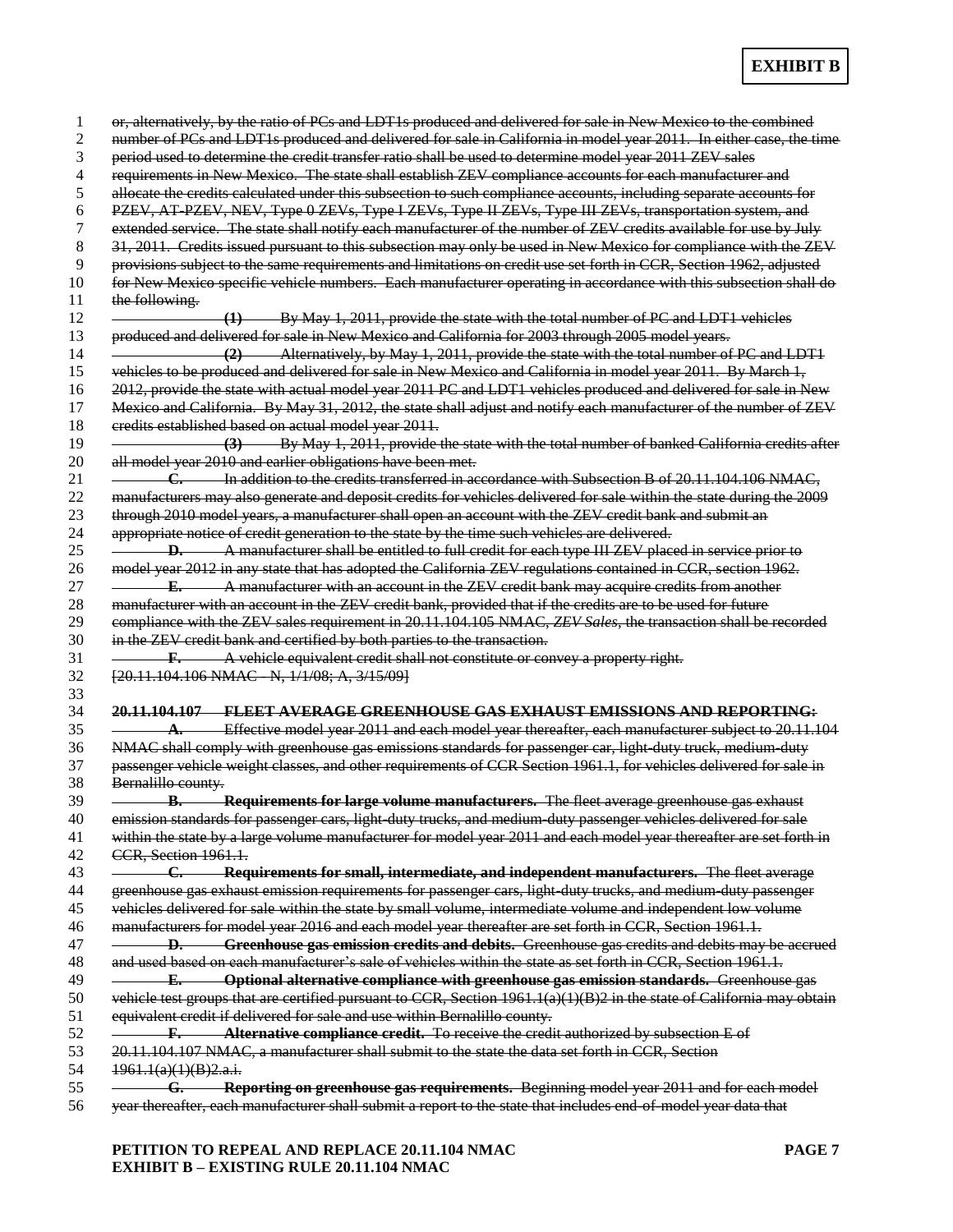|                                 | calculates the fleet average greenhouse gas emissions for the model year just ended; the report shall include the                                                                                                              |
|---------------------------------|--------------------------------------------------------------------------------------------------------------------------------------------------------------------------------------------------------------------------------|
|                                 | number of greenhouse gas vehicle test groups, delineated by model type, certified pursuant to CCR Section 1961;<br>the report shall follow the procedures in CCR, Section 1961.1 and be in the same format used to report such |
| information to CARB.            |                                                                                                                                                                                                                                |
|                                 |                                                                                                                                                                                                                                |
|                                 | $[20.11.104.107 NMAC - N, 1/1/08; A, 3/15/09]$                                                                                                                                                                                 |
|                                 | 20.11.104.108 ADDITIONAL REPORTING:                                                                                                                                                                                            |
|                                 | $\Lambda$ . To determine compliance with 20.11.104 NMAC, the department may require a motor vehicle                                                                                                                            |
|                                 | manufacturer to submit any documentation that the department deems necessary to the effective administration and                                                                                                               |
|                                 | enforcement of 20.11.104 NMAC, including all certification materials submitted to CARB.                                                                                                                                        |
|                                 | <b>B.</b> In addition to the reporting requirements in 20.11.104.106 NMAC, ZEV Credit Bank and                                                                                                                                 |
|                                 | Reporting, and NMAC 20.11.104.111, Registration and Fees, beginning with the 2011 model year and each model                                                                                                                    |
|                                 | year thereafter, each manufacturer of a vehicle subject to 20.11.104.100 NMAC, Applicability, shall submit annually                                                                                                            |
|                                 | to the state, no later than March 31 following the close of the model year, a report documenting the total deliveries                                                                                                          |
|                                 | for sale within the state of vehicles in each test group during that model year.                                                                                                                                               |
|                                 | [20.11.104.108 NMAC N, 1/1/08; A, 3/15/09]                                                                                                                                                                                     |
|                                 | 20.11.104.109 WARRANTIES:                                                                                                                                                                                                      |
|                                 | A. For model year 2011 and each model year thereafter, each manufacturer of a vehicle subject to                                                                                                                               |
|                                 | 20.11.104.100 NMAC, Applicability, shall warrant to the ultimate purchaser and each subsequent purchaser that the                                                                                                              |
|                                 | vehicle shall comply over its period of warranty coverage with all requirements of CCR Sections 2035 through                                                                                                                   |
| 2038, 2040, and 2041.           |                                                                                                                                                                                                                                |
|                                 | <b>B.</b> For model year 2011 and each model year thereafter, a manufacturer of a vehicle subject to                                                                                                                           |
|                                 | 20.11.104 NMAC shall include an emission control system warranty statement that complies with the requirements                                                                                                                 |
|                                 | in CCR, Section 2039, except that a manufacturer may modify the statement for the sole purposes of informing the                                                                                                               |
|                                 | owner of the warranty's applicability and including a telephone number for owners to obtain answers to questions                                                                                                               |
| regarding the warranty.         |                                                                                                                                                                                                                                |
|                                 | <b>C.</b> Upon the department's request, a manufacturer of a vehicle subject to 20.11.104 NMAC shall                                                                                                                           |
|                                 | submit to the department a failure of emission related component report, or copy of the report submitted to CARB,                                                                                                              |
|                                 | as required by CCR, Section 2144.                                                                                                                                                                                              |
|                                 | [20.11.104.109 NMAC N, 1/1/08]                                                                                                                                                                                                 |
|                                 |                                                                                                                                                                                                                                |
|                                 | 20.11.104.110 RECALLS:                                                                                                                                                                                                         |
|                                 | A. Any order issued or enforcement action taken by CARB to correct noncompliance with any                                                                                                                                      |
|                                 | section of CCR, Title 13, that results in the recall of a vehicle pursuant to CCR, Sections 2109 through 2135, shall                                                                                                           |
|                                 | be prima facie evidence of noncompliance of a vehicle registered in Bernalillo county. In such cases, recalls may be                                                                                                           |
|                                 | initiated by the state unless the manufacturer demonstrates to the state's satisfaction that the order or action is not                                                                                                        |
|                                 | applicable to a vehicle registered in Bernalillo county.                                                                                                                                                                       |
|                                 | <b>B.</b> A voluntary or influenced emission related recall campaign initiated by a manufacturer pursuant to                                                                                                                   |
|                                 | CCR Sections 2113 through 2121 shall include all affected vehicles registered in Bernalillo county.                                                                                                                            |
|                                 | For any vehicle subject to an order or action under Subsection A of 20.11.104.110 NMAC, each                                                                                                                                   |
|                                 | manufacturer shall send to each owner of a vehicle registered in Bernalillo county a notice that complies with the                                                                                                             |
|                                 | requirements in CCR Sections 2118 or 2127, including a telephone number for owners to obtain answers to                                                                                                                        |
| questions regarding the recall. |                                                                                                                                                                                                                                |
|                                 | [20.11.104.110 NMAC N, 1/1/08; A, 3/15/09]                                                                                                                                                                                     |
|                                 |                                                                                                                                                                                                                                |
|                                 | 20.11.104.111 REGISTRATION AND FEES:                                                                                                                                                                                           |
| A.                              | After January 1, 2010, no large-volume or intermediate-volume vehicle manufacturer shall deliver                                                                                                                               |
|                                 | for sale, offer for sale, sell, import, deliver, purchase, offer for rent, offer for lease, acquire, receive, or register a                                                                                                    |
|                                 | motor vehicle subject or potentially subject to 20.11.104 NMAC without first obtaining a registration from the                                                                                                                 |
|                                 |                                                                                                                                                                                                                                |
| department.                     | The registration shall have a term no more than 10 years and each large and intermediate volume                                                                                                                                |
| -B.                             |                                                                                                                                                                                                                                |
|                                 | manufacturer shall pay an annual registration fee to the state.                                                                                                                                                                |